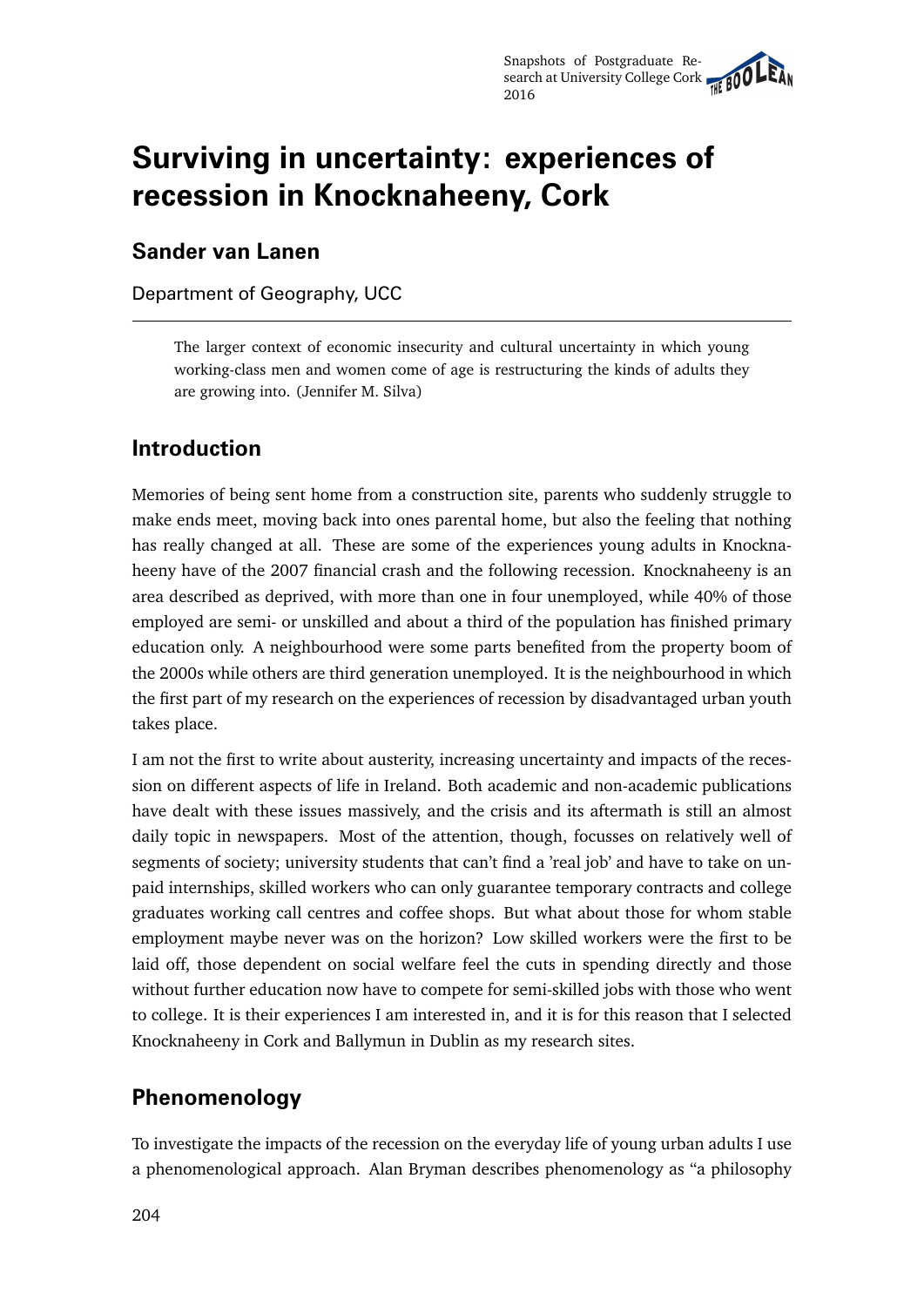that is concerned with the question of how individuals make sense of the world around them". It recognises that social reality has meaning for people, and that this meaning guides their behaviour. It is from this recognition that it aims to interpret people's actions and their social world from their perspective. The phenomenological interview gathers description of a participant's lifeworld relating to the interpretation and meaning of a certain phenomenon, which is crisis and recession in this research. These personal experiences and meaning that the participant allocate to the phenomenon are at the heart of the interview and the aim is to understand the meaning of crisis and recession within the reality of the participant, to see how the world appears to the interviewee. The main focus is on the relation between the participant and the theme of research, and the participant's experience of the recession.

In total I conduct in between 15 and 20 interviews with young adults, aged between 18 and 25, from Knocknaheeny, Cork. Interviews start with general questions about the participants' experience of recession and when and how they felt its impacts, and if and how this changed their behaviour and experiences in everyday life. After this, I use follow up questions to get information on all the topics I am interested in. To make sure the information stays as close to the personal experience as possible I use the language used by the participant. This ensures that they use vocabulary they are most familiar with, and creates an atmosphere in which the participant feels confident to share their story. I make sure I talk to them afterwards and ask how they felt about the interview, to receive feedback, reflect on my practice and improve interviews to come.

Interviews are not the only method used, they will be followed up by 'walking tours' with some of the participants. Here they will show me around their neighbourhood while we have a conversation about the impacts of the recession on their everyday lives. Through this method it is possible to better ground these experiences in space while it also allows me to observe how participants interact with their surroundings and others living in the area. Not everyone agrees to participate in this, but sometimes even this rejection leads to valuable information, as a 20 year old woman told me she would like to, but cannot as she almost always has to babysit the various children in her extended family after work.

# **The lifeworld**

Limiting the influence of the recession to the labour market and the financial situation of people would deny the totality of its impacts. Although these are the most straight forward and direct ways in which people are affected, increased insecurity related to a loss of income and more precarious working conditions permeate into almost every aspect of people's everyday life. It is for this reason that I deploy the concept of the lifeworld, described by Anne Buttimer as "the cultural defined spatio-temporal setting or horizon of everyday life". It is the lifeworld that contains the choices and options one has in everyday life, and it is defined by the complex interactions of time, material conditions and cultural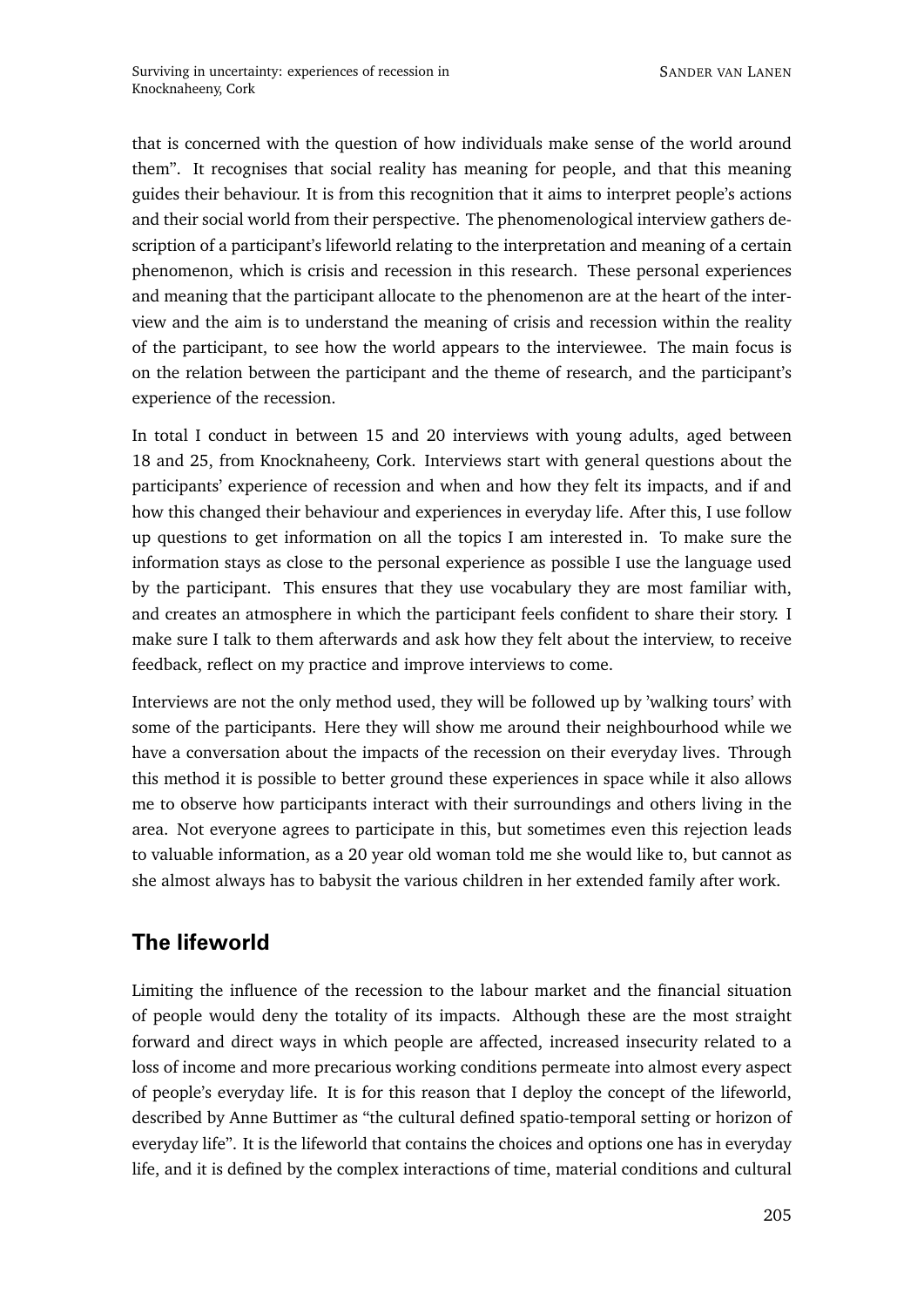values and expectations. Increased insecurity in several parts of one's live can severely impact ones lifeworld, and it is these changes I am looking for.

The lifeworld imposed by external factors can have clear physical boundaries. For example, a 24 year old male from Knocknaheeny described how he could not visit his family as often as he wanted.

"My dad lives down in Douglas as well, so my little sister again, she's only four, and I don't get enough time to see them at all. I'm living too far away. My other sister lives down in Cobh and I never get to see her. I never get to see my sister down in Fermoy, never ever get to see my brother up in Dublin. It's all money, they don't have money, I don't have money, so, that's kind of hard, like."

Here financial and spatial factors combine and prevent him from visiting his brother and sisters, who, he expressed elsewhere in our interview, are very important to him. Family comes up as important in almost all of the interviews, a lot of people want to get employment to be able to help out 'at home'. Most of the people I interviewed donate towards family expenses even when on a very low allowance themselves.

A 26 year old man told me he lives in a homeless hostel by choice, but that choice is once again structured by external factors. He is unable to afford accommodation in Cork City, and is aware that he would be able to afford a house outside of the city, but as he does not own a car he would be unable to access the casual jobs that he works every now and then. Here the interplay of transport possibilities, labour market accessibility and housing shape the horizon of this man's actions and decisions.

The impacts of the recession also overflow into people's social world, as their limited movement in time and space, due to limited financial means and options, prevents seeing friends in ways people used to. Above it was already mentioned how one participant can no longer see his family as much as he wanted, a 20 year old women told me she regularly lies to her friends that she doesn't want to go to the cinema, because she hates it when they offer to pay for her tickets.

"It's hard, because you can't really do anything anymore, like, you used to be able to do fun things with your friends, like go shopping, and cinemas and that, but you can't anymore."

But the lifeworld is not only a limiting factor, it is also the areas in which relations develop. Although sometimes caused by an inability to move out, many of the participants have most of their friends and families live within walkable distance from their house. Having lived in the area for most of their lives, people have a dense network of contacts within the area. Almost every participant talks about help and support coming from these networks, varying from babysitting each other's children, sharing rides to work and town, and helping each other out if necessary.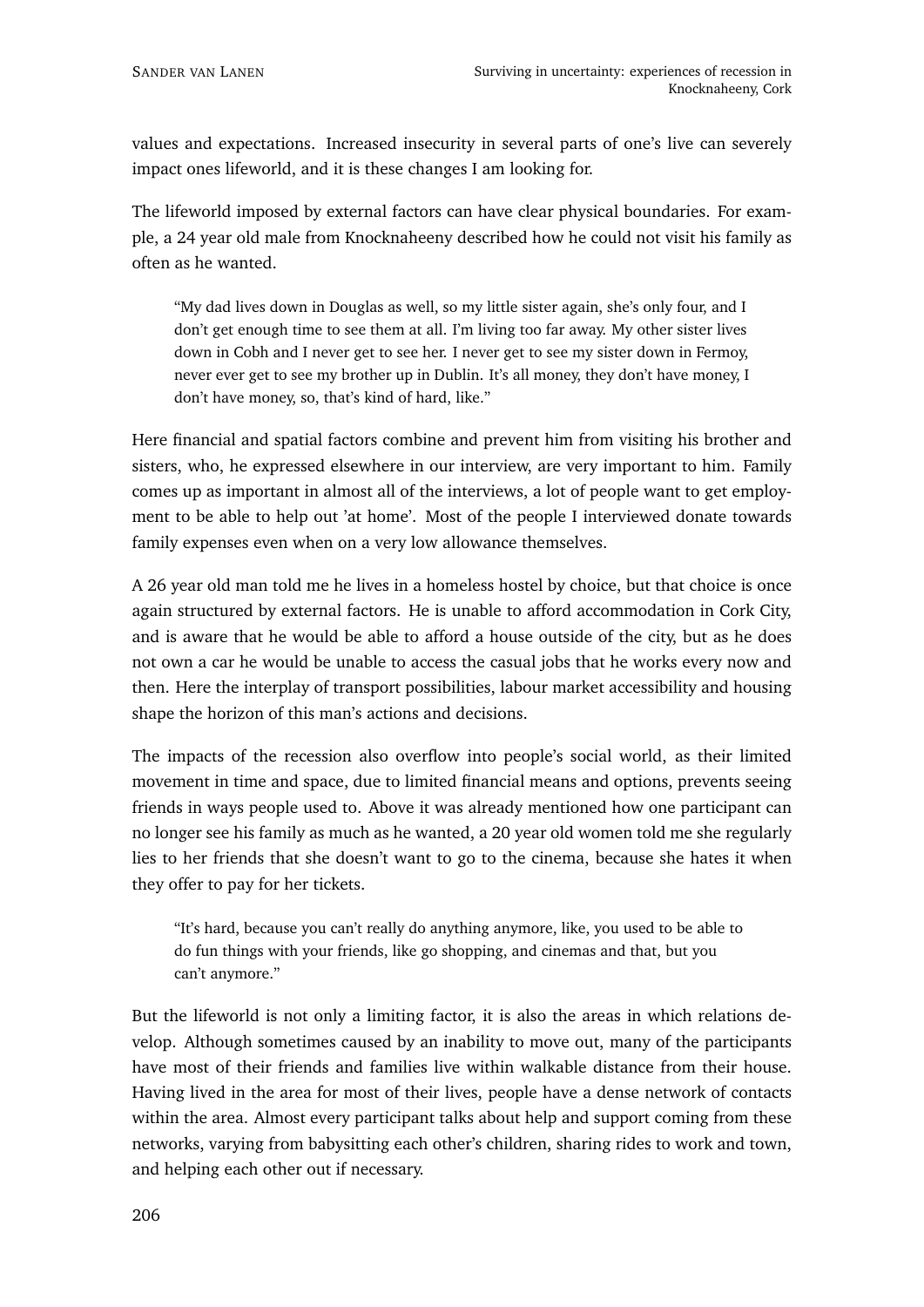## **What about the future?**

For my research I work with people aged 18 to 25 years old, focussing on those that (tried) to enter the labour market after the start of the recession. Since I work with young adults, the future is an important aspect of our conversations. As became clear in many of the interviews, the recession not only caused an increasingly insecure present, but it multiplies when it comes to plans and expectations for the future. As another 24 year old male expressed "Before you can start thinking of those things [a girlfriend and a family], you got to have stability in your life". He was not the only one who expressed that he felt stuck, that he could not make the development he wished for, as another one said:

"My parents, they told me when they were younger they were out living by themselves at 18, starting families at 22/23, and here I am, 24, still at home, doing the same thing, just different day."

It is the absence of stability, of a regular income, that makes it impossible for these young adults to move out of their parental home, to start a family, to make plans for the future. This makes some of them feel like their future is put on hold, they are not developing, but always waiting for something to happen and move on.

Since this is a generation that comes of age in an era of austerity and precariousness, it shapes what kind of adults they become. Through the study of the changing lifeworld of disadvantaged urban youth I will shed light on how insecurity gets embedded in relations formed within these individual's communities, and how it impacts their relation to their neighbourhood and the state. Understanding how coming of age after the crash influences individuals helps to think about the kind of policies and support that might be necessary for those at the receiving end of austerity, and how current policies shape the Irish society of the future.

In the near future I will complement my interviews in Knocknaheeny with another form of data gathering. This will take the form of a walking tour, where participants show me around their neighbourhood while having a conversation about the impacts of crisis and austerity on their everyday lives. This allows me to clearly ground their stories in space, while observing how they interact with their environment. I will also perform interviews and walking tours in Ballymun, Dublin, to get a clearer understanding of the recession's impact in Irish cities, and look for similarities and differences between disadvantaged areas within Cork and Dublin. After analysing and comparing the different methodologies and cities I can give a clearer answer to how the recession changes the lifeworld of young urban adults. Investigating changes in lifeworld, individually and communally, provides insight in how marginalized and vulnerable populations experience life in times of crises. In this way this investigation will contribute to an understanding of austerity's impact on everyday life, the spatial, social and cultural effects of increased insecurity, and the way in which neoliberalism gets embedded and/or contested in everyday lived experiences. By providing a finer understanding on the direct and indirect effects of austerity and crisis